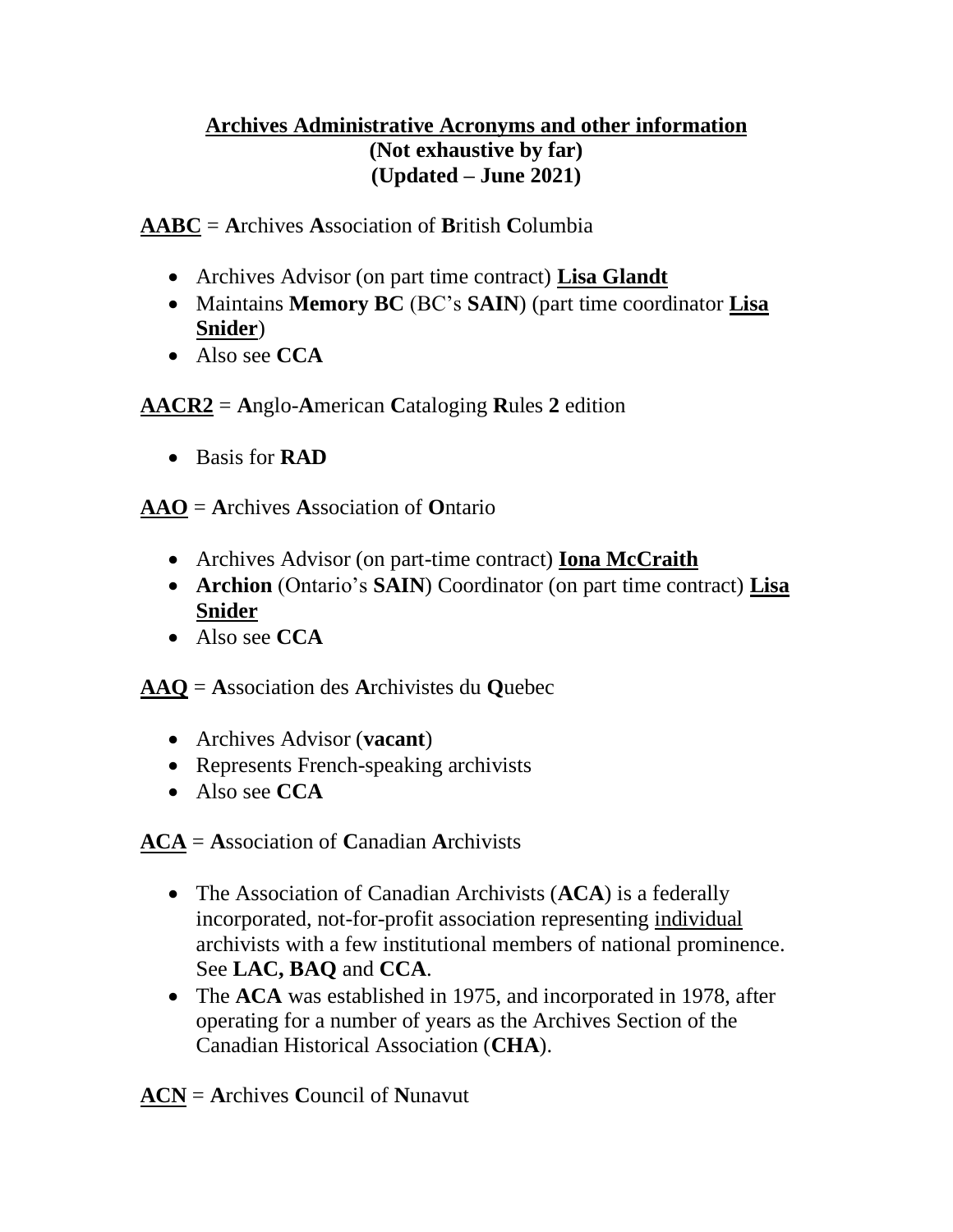- Archives Advisor **(vacant)**
- Several institutional members' collections are represented on the MemorySask DB
- Also see **CCA**

## **ACPEI** = **A**rchives **C**ouncil of **P**rince **E**dward **I**sland

- Archives Advisor (**vacant**)
- Also see **CCA**

**AMA** = **A**ssociation of **M**anitoba **A**rchives

- Archives Advisor (**vacant**)
- Also see **CCA**

**ANLA** = **A**ssociation of **N**ewfoundland and **L**abrador **A**rchives

- Archives Advisor (on part time contract) **Mary-Ellen Wright**
- Also see **CCA**

**ASA** = **A**rchives **S**ociety of **A**lberta

- Archives Advisor and Executive Director (full-time employee) **Rene Georgopalis**
- Maintains **Alberta on Record** (Alberta's **SAIN**)
- Also see **CCA**

**ASA** = **A**ustralian **S**ociety of **A**rchives

• Australian Association,<http://www.archivists.org.au/>

## **AToM** = **A**ccess **to M**emory

• Platform on which the MemorySask - **SAIN** in addition to adatabases run.

**BAC** = **B**ibliotéque et **A**rchives **C**anada (National Archives)

• Also known as **LAC** (**L**ibrary and **A**rchives **C**anada)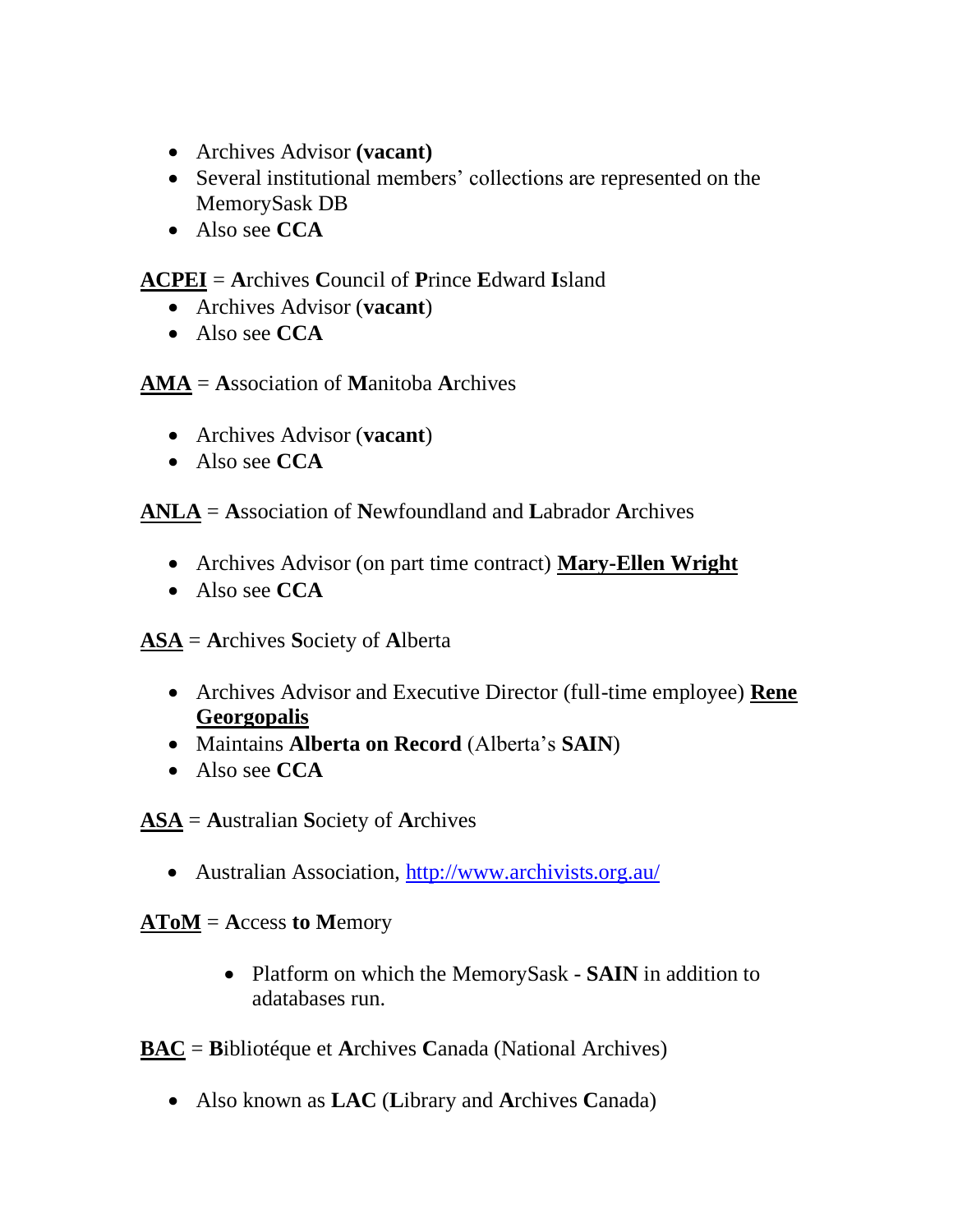• Also see **CCA**

## **BAnQ** = **B**ibliothèque et **A**rchives **N**ational du **Q**uébec

• Québec Provincial Archives

#### **BCA** = **B**ureau of **C**anadian **A**rchivists

- Group formed by the AAQ, representing French-speaking archivists, and the ACA.
- Also see CCA

**CCA** = **C**anadian **C**ouncil of **A**rchives

Founded in 1985 as a result of federal-provincial efforts to encourage and facilitate the evolution of an archival system in Canada, the Canadian Council of Archives provides coordination within the system. Its tasks are to:

- Identify national priorities;
- Make recommendations as to the system's operation and financing;
- Develop and facilitate the implementation and management of Programmes to assist the archival community;
- Advise the National Archivist;
- Promote better communications between the various components of the Canadian system; and
- Communicate archival needs and concerns to decision-makers, researchers and the general public.

To carry out this mandate, the Council must naturally be representative of the various elements of the Canadian archival system. Council members:

- **LAC** = **Library and Archives Canada** (National Archives)
- **ASA** = **A**rchives **S**ociety of **A**lberta and their members. <http://archivesalberta.org/>
- **AABC** = **A**rchives **A**ssociation of **B**ritish **C**olumbia and their members. <http://aabc.ca/>
- **AMA** = **A**ssociation of **M**anitoba **A**rchives and their members. [http://mbarchives.ca](http://mbarchives.ca/)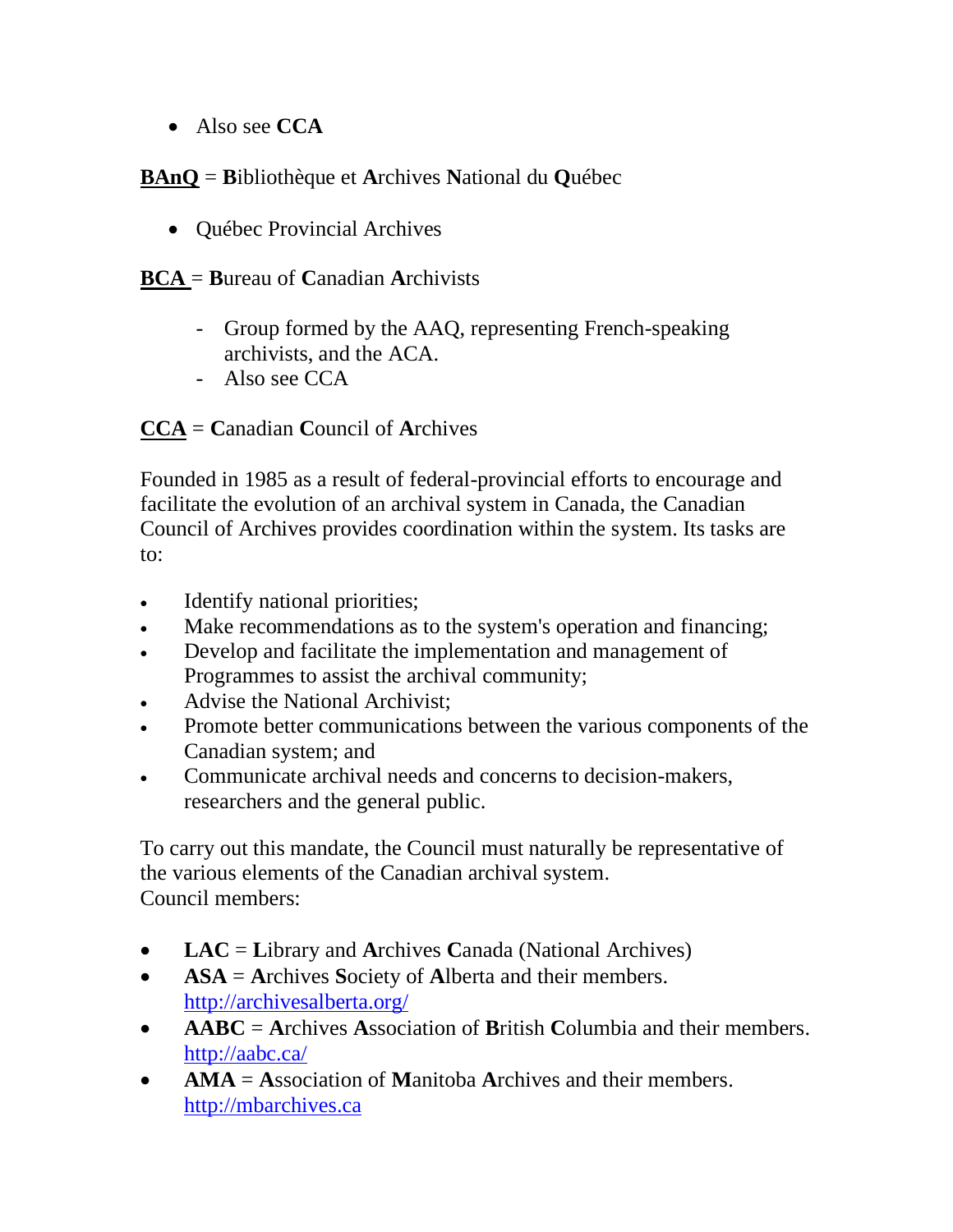- **CANB** = **C**ouncil of **A**rchives of **N**ew **B**runswick and their members. <http://canbarchives.ca/canb/>
- **ANLA** = **A**ssociation of **N**ewfoundland and **L**abrador **A**rchives and their members. <http://anla.nf.ca/>
- **NWTAC** = **N**orth **W**est **T**erritories **A**rchives **C**ouncil and their members
- **CNSA** = **C**ouncil of **N**ova **S**cotia **A**rchives and their members. <http://www.councilofnsarchives.ca/news>
- **ACN** = **A**rchives **C**ouncil of **N**unavut and their members.
- **AAO** = **A**rchives **A**ssociation of **O**ntario and their members. [http://aao](http://aao-archivists.ca/)[archivists.ca/](http://aao-archivists.ca/)
- **AAQ** = **A**ssociation des **A**rchivistes du **Q**uebec and their members. [http://www.archivistes.qc.ca](http://www.archivistes.qc.ca/)
- **ACPEI** = **A**rchives **C**ouncil of **P**rince **E**dward **I**sland and their members. <http://www.archives.pe.ca/>
- **SCAA** = **S**askatchewan **C**ouncil for **A**rchives and **A**rchivists and their members.
- **YCA** = **Y**ukon **C**ouncil of **A**rchives and their members. <http://www.yukoncouncilofarchives.ca/>

The **A**ssociation of **C**anadian **A**rchivists **(ACA)** and **A**ssociation des **A**rchivistes du **Q**uebec (**AAQ**) are members, but are represented through the intermediary of the **B**ureau of **C**anadian **A**rchivists (**BCA**). In addition to these delegates, the Council includes a number of observers, currently, representatives from the National Library, the **S**ocial **S**ciences and **H**umanities **R**esearch **C**ouncil of **C**anada (**SSHRCC**) or (**Sherk**), the **C**anadian Conservation **I**nstitute (**CCI**) and the **B**ureau of **C**anadian **A**rchivists (**BCA**).

**CANB** = **C**ouncil of **A**rchives of **N**ew **B**runswick

- Archives Advisor (**Kimberly Maguire**)
- Also see **CCA**

**CCI** = **C**anadian **C**onservation **I**nstitute

A Government of Canada group that provides information on preservation and will conduct workshops on various topics. **MAS** (see below) will submit an application (one application) and request a certain topic for a workshop.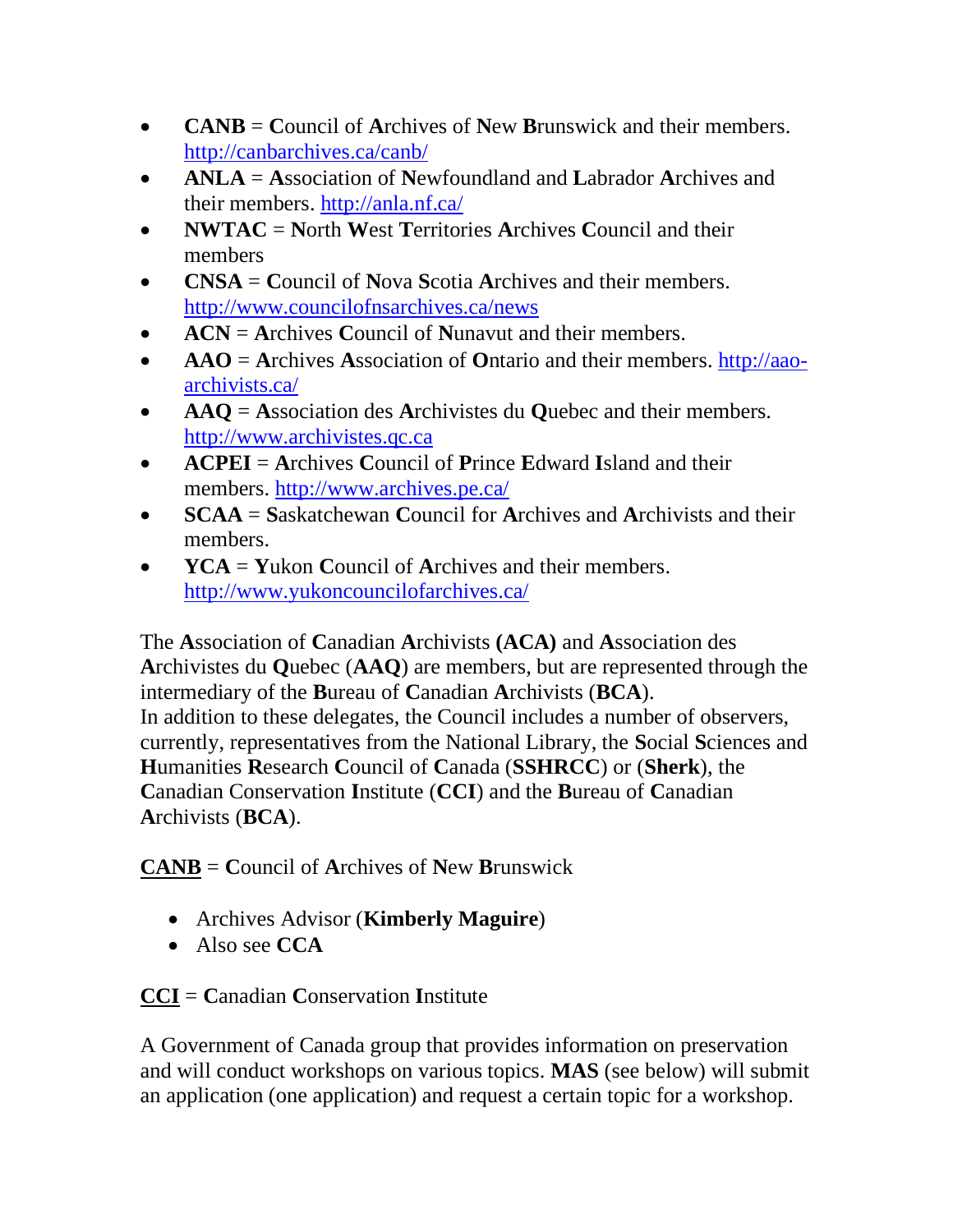If it is a topic of interest to our membership as well as theirs we will work together in conducting it. (Arrangements are to be made on a case-by-case basis)

# **CHA** = **C**anadian **H**istorical **A**ssociation

# **CHIN** = **C**anadian **H**eritage **I**nformation **N**etwork

The Canadian Heritage Information Network (**CHIN**) enables museums and other heritage institutions to connect with each other and their audiences through digital technologies. CHIN offers professional development products and services as well as collections management resources and expertise for the heritage sector. [CHIN's online resources](https://www.canada.ca/en/heritage-information-network.html) are developed specifically for museum professionals and are publicly available.

**CMA** = **C**anadian **M**useum **A**ssociation

**CNSA** = **C**ouncil of **N**ova **S**cotia **A**rchives

- Archives Advisor (on part-time contract)
- Maintains Memory NS (Nova Scotia' SAIN)
- Also see **CCA**

**DHCP** = **D**ocumentary **H**eritage **C**ommunity **P**rogram

- 5- year Federal funding program introduced in 2015 administered by **LAC**
- Many SCAA member institutions are not eligible, however the SCAA is and can apply using the members' content.
- Find out if you are [eligible](https://www.bac-lac.gc.ca/eng/services/documentary-heritage-communities-program/Pages/dhcp.aspx) here

# **Heritage Saskatchewan** –

- <http://heritagesask.ca/index> (Director **Ingrid Cazakoff**)
- Advocacy arm of **SaskCulture**
- Administers the **Heritage Fairs** (HF Coordinator **Katherine Gilks**)

**ICA** = **I**nternational **C**ouncil of **A**rchives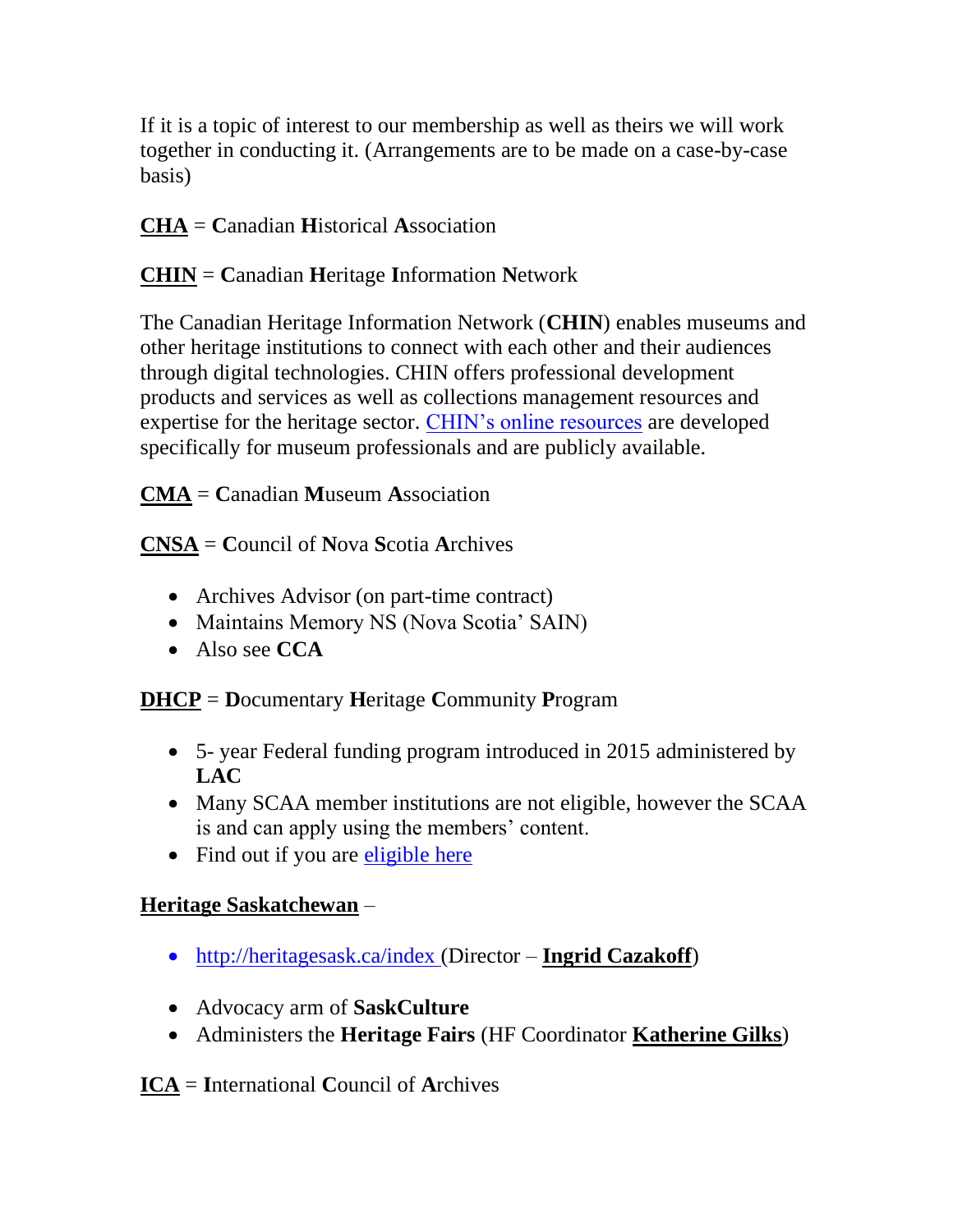ICA is an international non-governmental organization based in France, which operates under the French legal system, and the status of an association under the law of 1901. ICA governance relies on the principles of transparency, democracy and accountability. ICA is an organization for archive professionals and institutions and it has no political affiliation.

**LAC** = **L**ibrary and **A**rchives **C**anada (National Archives)

- Also known as **BAC** (**B**ibliotéque et **A**rchives **C**anada)
- Also see **CCA**

**MAS** = **M**asters of **A**rchival **S**tudies –

Masters degree program offered

**MAS = M**useums **A**ssociation of **S**askatchewan http://saskmuseums.org/

- **Wendy Fitch** Executive Director
- **Kathleen Watkin** Museum Advisor
- **Dan Holbrow** Professional Development Coordinator
- **Michelle Brownridge** Community Engagement Coordinator

**NADP** = **N**ational **A**rchival **D**evelopment **P**rogram

The federal funding program which on April 30, 2012, was eliminated. NADP was a \$1.7 million contribution program administered by the non-forprofit **CCA** for **LAC** and distributed to Canada's 13 archives councils to support archival activities locally. Through the councils, NADP funding was on the ground in our 10 provinces and 3 territories, ensuring that Canada's history is preserved and accessible in local communities. Canada's archival councils provide user-centered services, providing support to archives and archivists so that they may better serve all Canadians.

**NARA** = **N**ational **A**rchives and **R**ecords **A**dministration

• **US National Archives** 

**NCTR** = **N**ational **C**entre for **T**ruth and **R**econciliation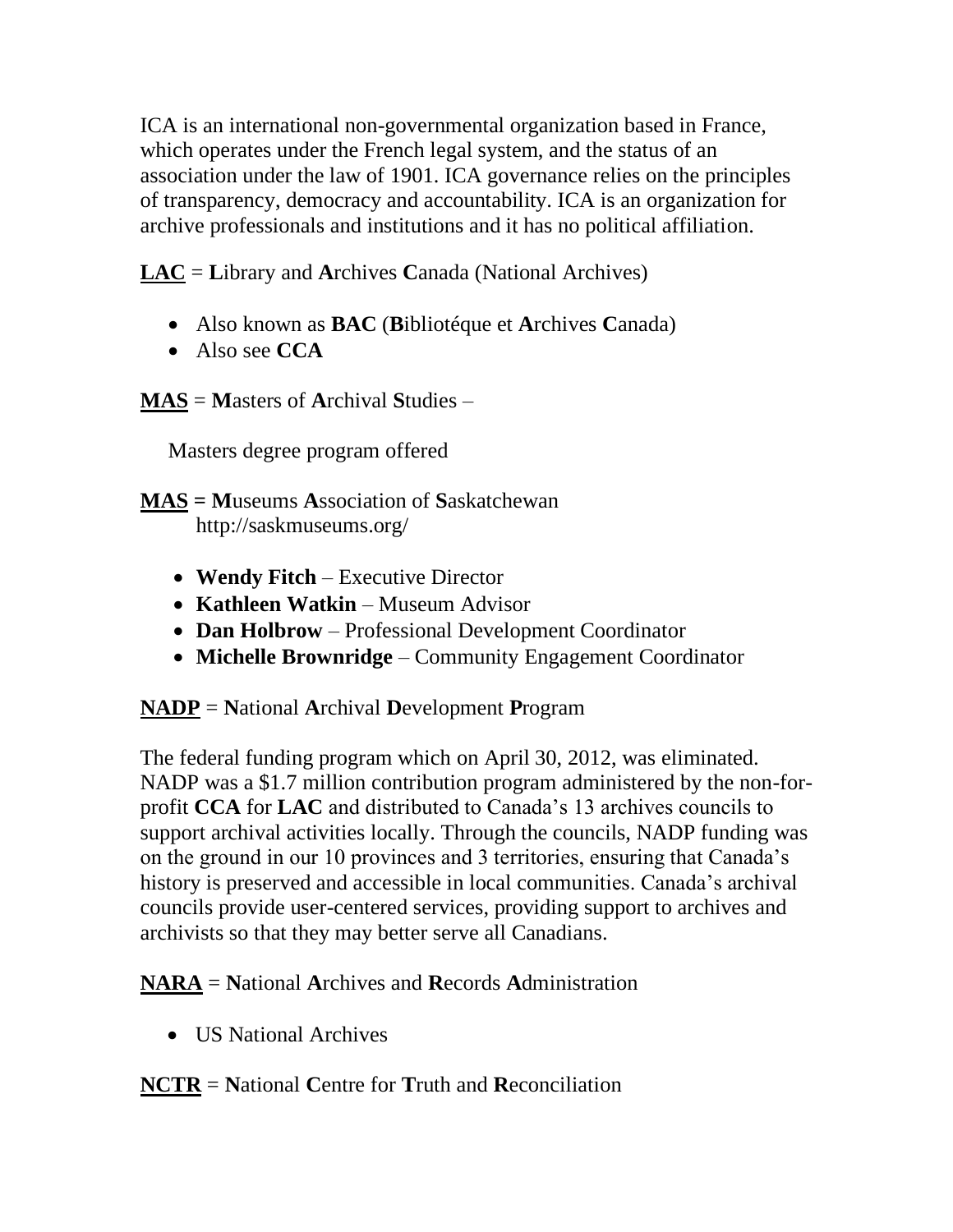## • Chair **Raymond Frogner**

**NWTAC** = **N**orth **W**est **T**erritories **A**rchives **C**ouncil

- Archives Advisor **(vacant)**
- Also see **CCA**

**PAS**= **P**rovincial **A**rchives of **S**askatchewan (Formerly **SAB**: Saskatchewan Archives Board)

**RAD** = **R**ules for **A**rchival **D**escription

- Standard used by Canadian archives when describing their collections.
- **RSC** = **R**oyal **S**ociety of **C**anada
- **SAA** = **S**ociety of **A**merican **A**rchivists
	- US national Archives association
	- Equivalent to a combination of Canada's **ACA** and **CCA**

**SAB** = **S**askatchewan **A**rchives **B**oard

The Provincial Archives, now known as **PAS**. Large member of SCAA

**SAB** = **S**askatchewan **A**rts **B**oard

It was established in 1948 as the first agency of its kind in North America and second in the world to the Arts Council of Great Britain. In the decades since then, it has continued as a leader in the country, and builds on this strong tradition to meet ongoing opportunities for public investment in the arts community.

**SAIN** = **S**askatchewan **A**rchival **I**nformation **N**etwork

Refers to the two databases of the **SCAA.** One displays **RAD-compliant** descriptions for photographs, with digital copies for some. The second